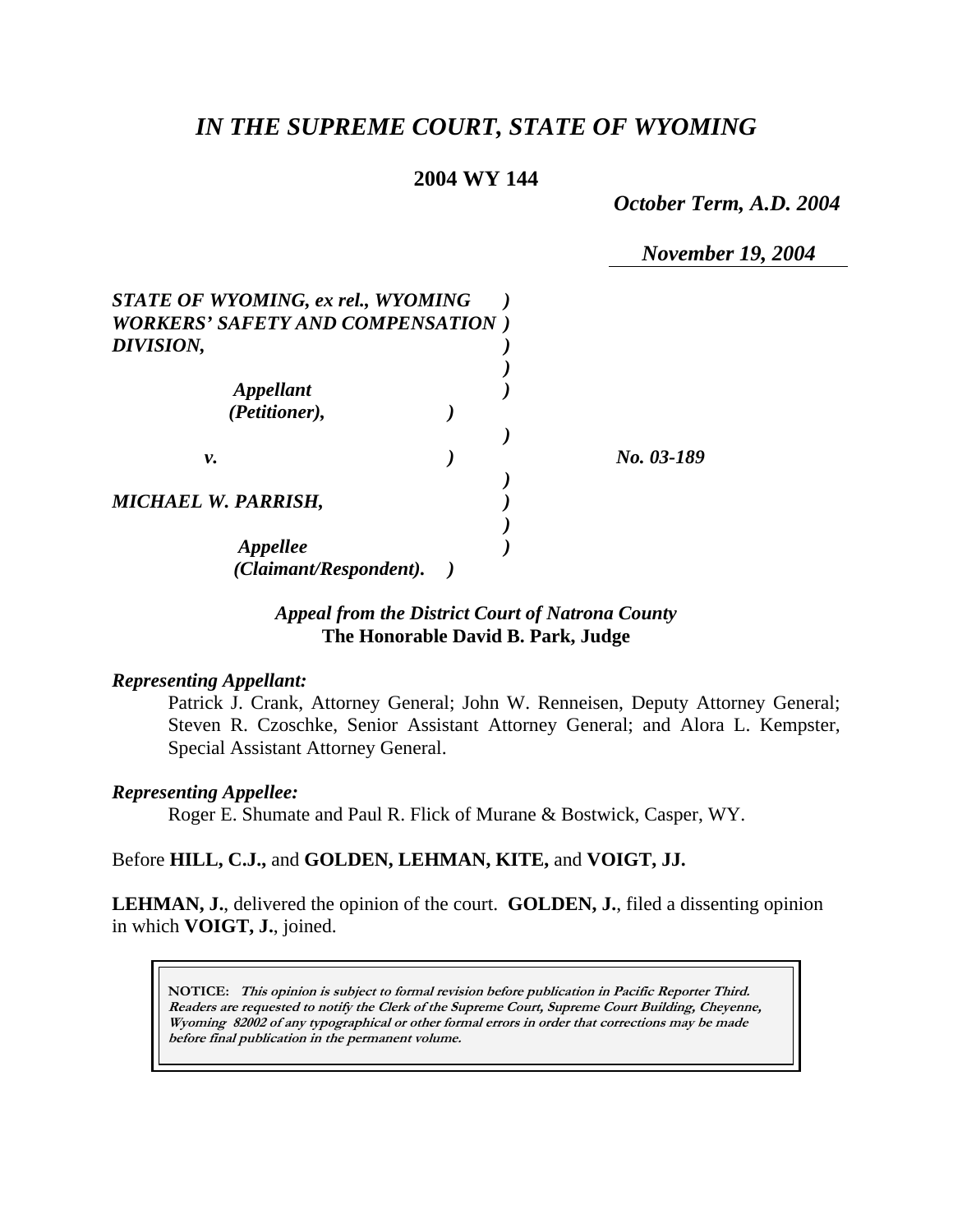#### **LEHMAN, Justice.**

[¶1] The Wyoming Workers' Compensation Division (Division) appeals the decision of the State of Wyoming, Office of Administrative Hearings (OAH), that Michael W. Parrish's cervical and lumbosacral spine problems are injuries occurring over a substantial period of time and caused by Parrish's heavy lifting at Excal, Inc. Specifically, the Division argues that the decision of OAH is not supported by substantial evidence. Upon our review, we affirm.

#### *ISSUES*

[¶2] The Division presents these issues, with which Parrish does not disagree:

1. Was the Hearing Examiner's Order Awarding Benefits supported by substantial evidence when the medical evidence establishes that the injury resulted from the Claimant's work history prior to moving to Wyoming and working for Excal?

2. Did the Hearing Examiner err by failing to consider the evidence that indicated the Claimant developed symptoms following specific events, for which no timely claim was submitted?

#### *FACTS*

[¶3] Parrish has a long career in the foundry industry. In 1976-77, when he was about 18 years old, he was working in a machine factory as a general welder; no heavy lifting was involved. From 1977-90, Parrish worked at Acra-Cast Foundry in Los Angeles, California, where he was a general laborer, lifting up to 40 pounds hundreds to thousands of times a day. From 1979-83, still working at Acra-Cast, Parrish was washing and closing molds by hand. The molds were 15 to 30 inches off the floor and weighed from 25 to 150 pounds each. He performed this work 25 to 100 times a day. Parrish also washed sand and would carry 100 pound sand bags up a flight of stairs to the loader decks. He did this 2 to 3 times a week, lifting each month a total of 50,000 to 70,000 pounds. From 1983-90, still working at Acra-Cast, Parrish acted as the production manager, lifting pattern weights weighing from 50 to 125 pounds and walking with them a distance of about 150 feet. He also used ladle weights, weighing about 40 pounds, to dip aluminum out of the furnace and then walk with them a distance of about 150 feet to the molding line; he did this about 100 times a day for a year consistently. Parrish was further involved in welding large pump casts. This activity required moving by hand on the welding table and in the forklift forks cast weights weighing about 300 to 1000 pounds. He welded 200 pieces in a six-month time period. This work was done in addition to his normal work. From 1990-92, Parrish worked for Anderson Foundry,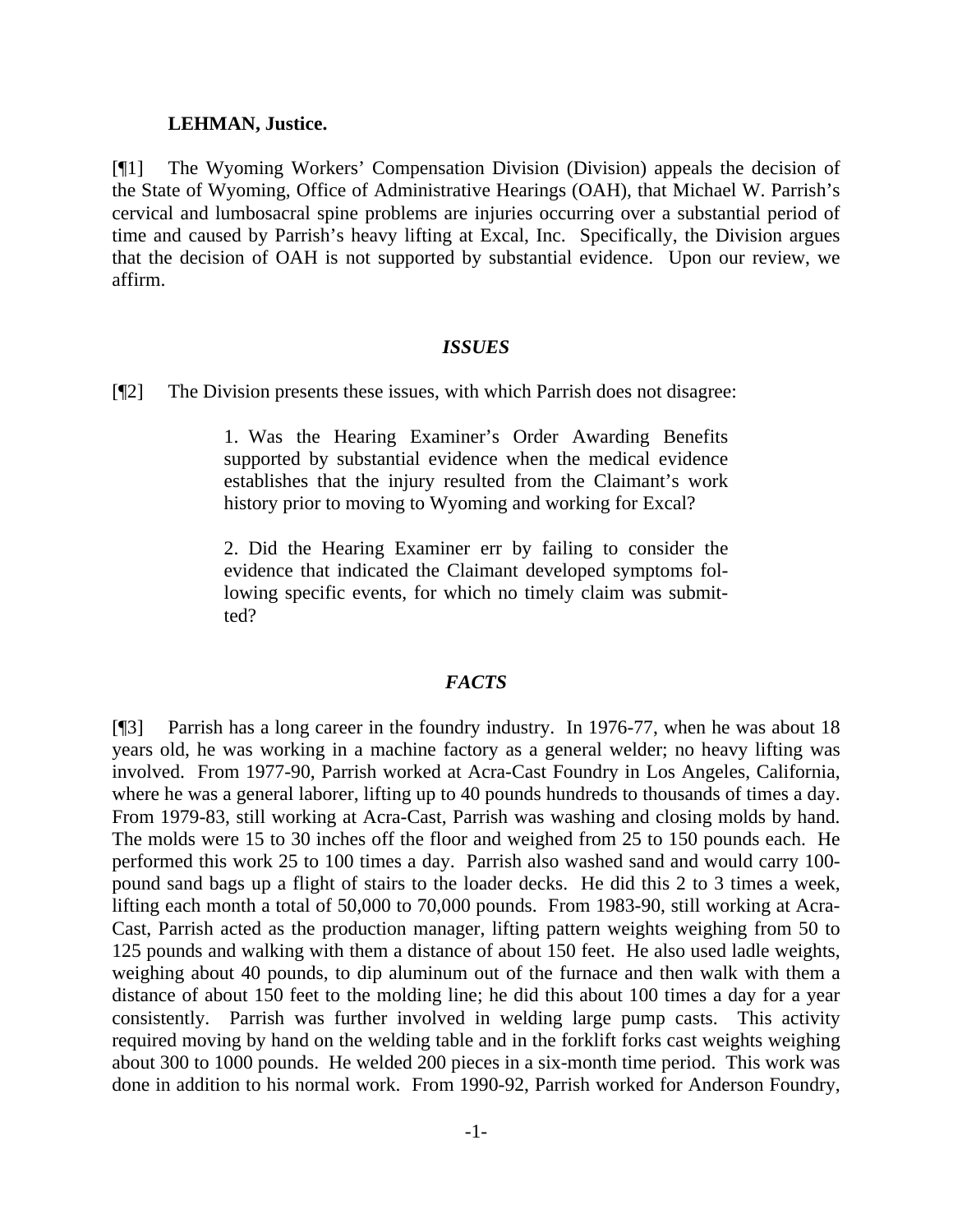also in California. His work included heavy lifting; he worked with green sand molds and processed with a shovel about 15,000 to 20,000 pounds of sand a day. He also worked processing parts, lifting weights up to 150 pounds. From 1992 to April 1994, Parrish worked for Farm Bed Manufacturing in Idaho, as a general welder, often lifting up to 150 pounds.

[¶4] Parrish's foundry work caused his body to be sore all over. This soreness spanned from 1977 until the last few years. He had pain and soreness in his arms and back. He knew the pain, stiffness, and soreness was caused by the heavy work in the foundry industry. Parrish did not seek any formal medical treatment with respect to such complaints.

[¶5] In April 1994, Parrish went to work for Excal, Inc., in Casper, Wyoming. From that date to the present, he has been production manager and quality manager and has moved patterns weighing 75 to 100 pounds and has sorted castings weighing up to 30 pounds, from a few to many thousands. In early to mid-December 1994, about eight months after starting work with Excal, Parrish saw Dr. Timothy Johans in Boise, Idaho, upon a referral by Dr. William W. Holyfield. According to Dr. Johans' medical record, Parrish

> *was doing reasonably well until four months ago when insidiously he developed severe neck pain and subscapular pain which subsequently over the next week started to radiate all the way down his left arm into the thumb, index, and long fingers. It became increasingly severe, and he developed numbness about two months ago.* He was seen and evaluated initially by Dr. Holyfield who recognized the radiculopathy and ordered an MRI scan which showed a large herniated nucleus pulposes at C6-7 on the left side. Dr. Holyfield recommended an anterior cervical diskectomy, and because the patient has family here in Boise and wanted the surgery done in Boise, Dr. Holyfield referred him to me[.]

(Emphasis added.) Dr. Johans performed the C6-7 diskectomy on December 15, 1994.

[¶6] Some years later when Parrish saw Dr. Celia Stenfors-Dacre on February 25, 2002, for an independent medical evaluation, upon a referral from Dr. Robert A. Narotzky, Dr. Stenfors-Dacre asked Parrish about his medical history. Dr. Stenfors-Dacre's report states in pertinent part that Parrish, at the time of the independent medical evaluation, "presents with cervical and lumbosacral back pain." Then, Dr. Stenfors-Dacre's report reads:

> *[Parrish] reports his symptoms began in approximately 1994. Prior to that he had no cervical or lumbosacral back pain, no history of injury to either area . . . . His symptoms began suddenly . . . .*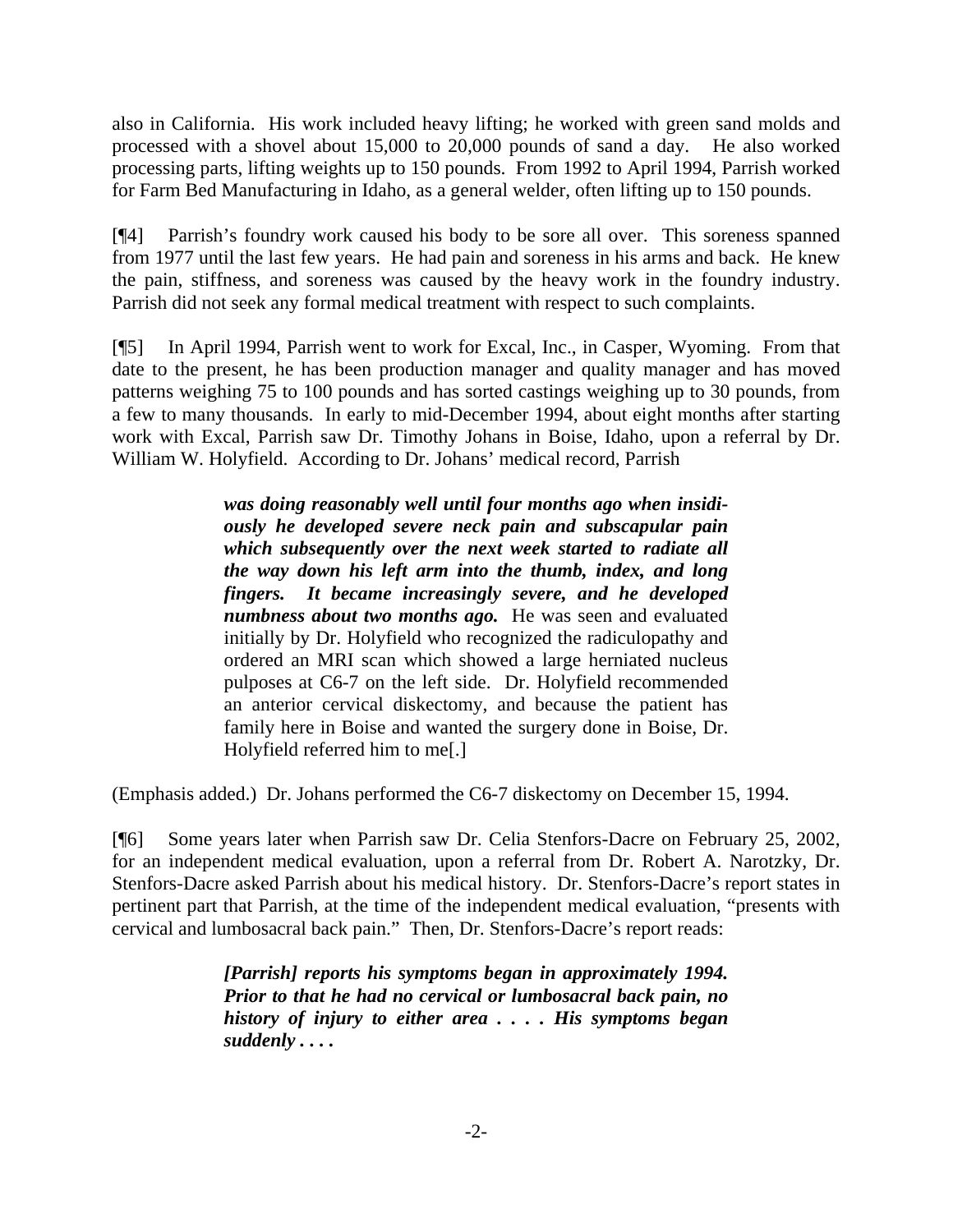(Emphasis added.) During Dr. Stenfors-Dacre's deposition, on September 24, 2002, she was asked if Parrish's 1994 complaints were entirely cervical. She testified:

> [Dr. Stenfors-Dacre]: No, he reported to me he had both cervical and lumbosacral, that it wasn't specifically one more than the other, because I do recall asking him that. And I don't know that I documented that, but he reported that the cervical area under Evaluation [sic] was more painful at the time and that's why it was addressed and then subsequently operated upon.

> Q. So as early as 1994 he had symptoms in both the cervical and lumbar spine he reported to you?

A. Yes, that's correct.

Shortly after this testimony, the following exchange occurred (emphasis added):

[Q.] Now, if he's starting to develop symptoms in 1994, then is it *your opinion that the damage has been done to the structures of that back by the nature of the heavy lifting and the repetitiveness of that lifting by 1994?*

# A. *I would agree that would be correct.*

Q. And once this condition—I mean, is this like an injury inside of the back to the structures of the back which starts this process of the back kind of degenerating?

A. Yes, that would be correct. It can involve both the disks between the vertebral bodies as well as the vertebral bodies themselves.

Q. Did it appear to be in his case that most of the degeneration was occurring in the disk structures?

A. Yes, particularly in the—well, actually yes, both in the cervical and lumbosacral region it seemed to be more of a disk issue.

Q. And those disks form the tissues between the hard bony vertebraes, correct?

A. That is correct.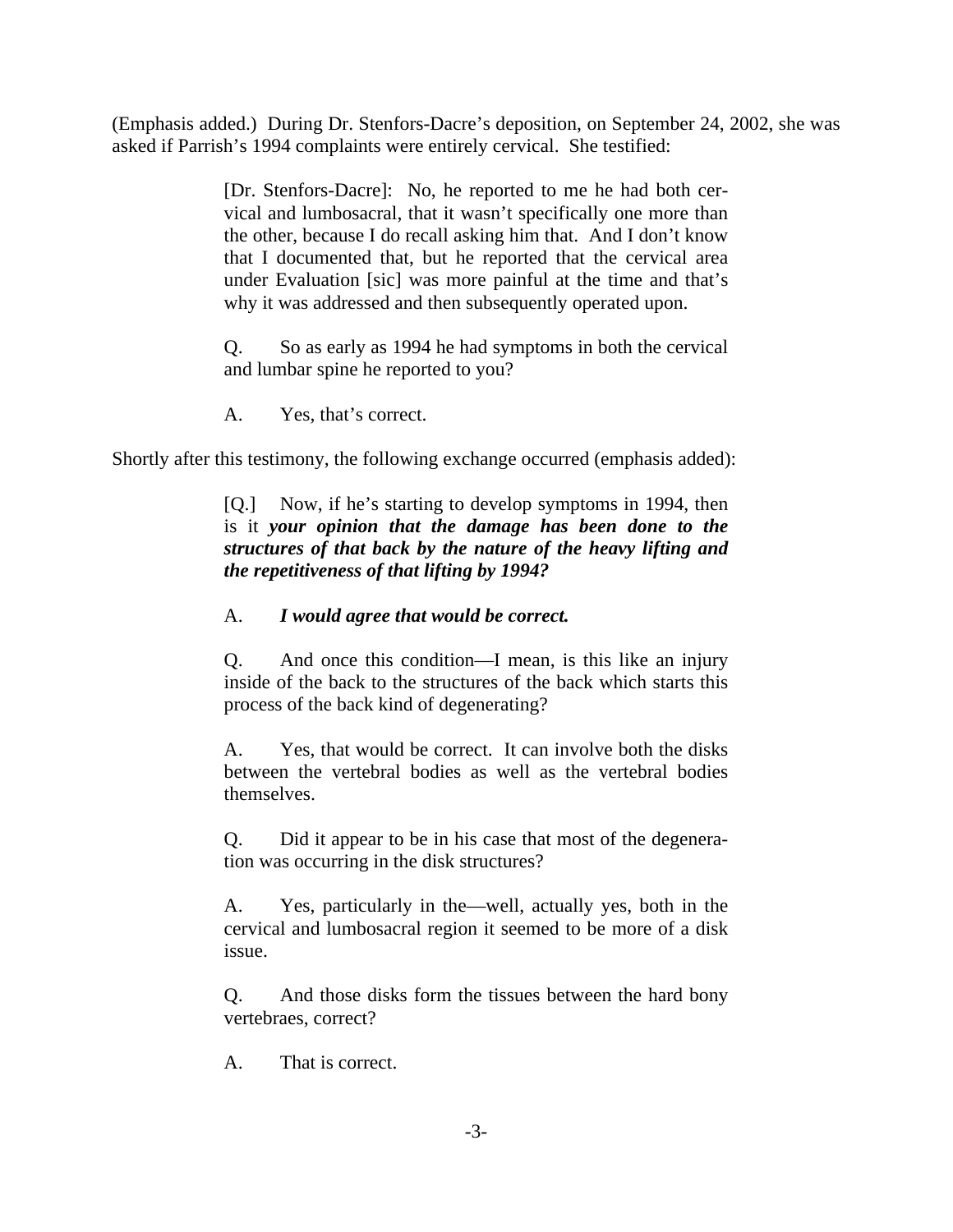Q. And as we move and age, those disks are subjected to wear and tear; is that correct?

A. That is correct, even without the heavy lifting that does occur.

Q. And in this particular circumstance you believe that the heavy lifting contributed to that wear and tear?

A. I believe it contributed as well as hastened the process of degeneration.

Q. Can you say to a reasonable degree of medical probability that the heavy lifting caused the disk degeneration process to begin?

### A. No. *I believe the disk degeneration process begins from the time we're born and go onwards. However, any injury or chronic repetitive activities can hasten or cause this process to occur more rapidly.*

Dr. Stanfors-Dacre formed other opinions as a result of her independent medical evaluation of Parrish (emphasis added):

> A. He seemed to be suffering from both cervical and lumbosacral chronic back pain which seemed to be causing some radiculopathy, meaning that he had some residual weakness and some sensory changes, as I noted previously.

> And he has had numerous—according to the medical records, numerous invasive techniques, particularly to the lumbar spine. And he does not seem to be in much improved condition despite all of the interventional work that has been done on him.

> You know, he basically is, in my opinion, going to suffer from chronic cervical and low back pain because of all the changes that he has had, both from, you know, the labor side of things as well as from the interventional, which can cause scar tissue and so forth and a change in the bony architecture of the spine, both in the spine and lumbosacral regions.

# Q. *Do you come to any conclusions regarding the likely cause of his present back condition?*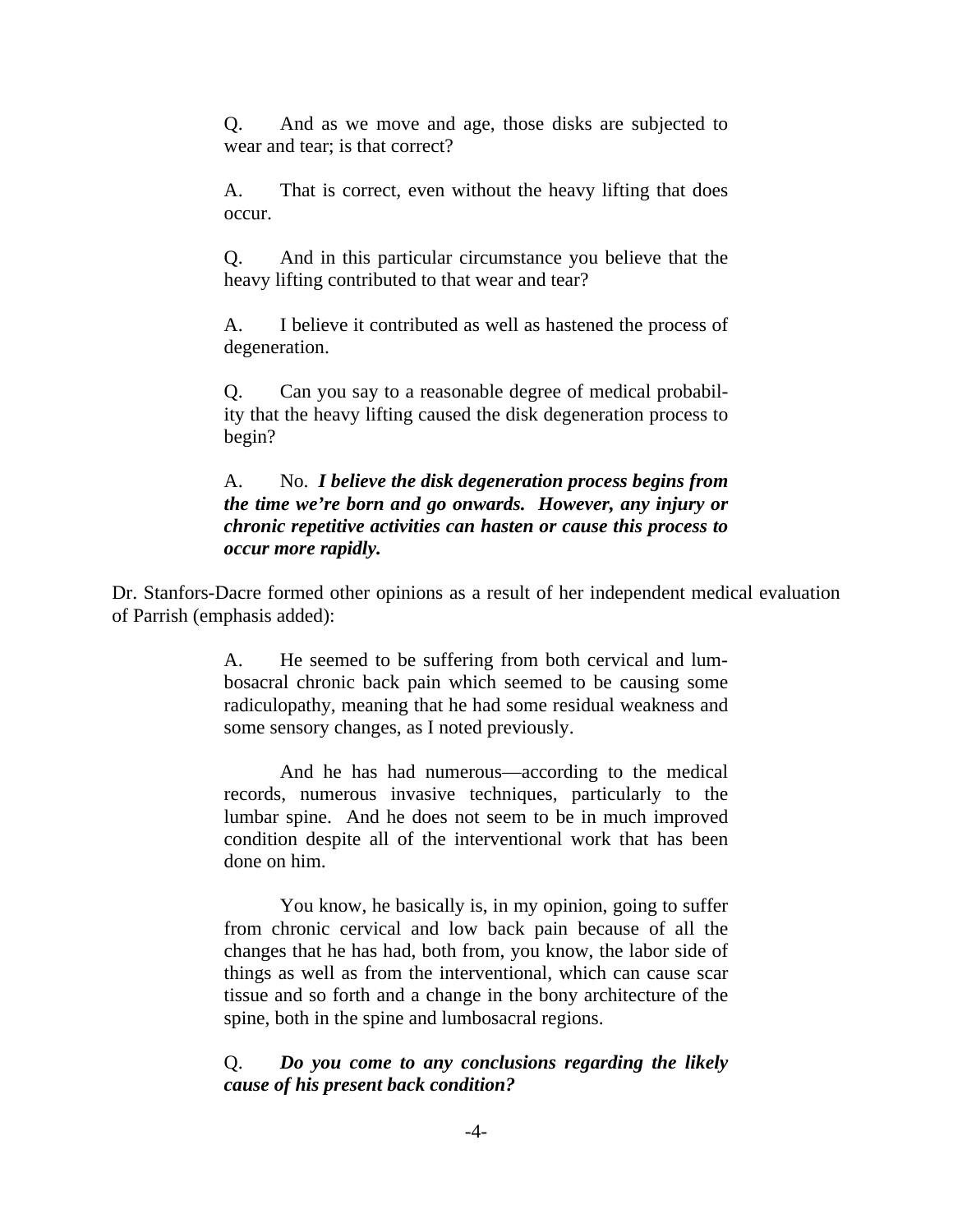A. The conclusion would *most likely be due to the fact of the chronic repetitive heavy work that he had done from the time of 1976 onward, as I noted under the vocational history, and his symptoms would be most consistent with chronic wear and tear to the spine.* 

Q. Did you relate his present back condition to any one specific incident?

A. I did not.

Q. Okay. I note your report says that—and I'll quote from it—has a high probability of being directly—excuse me. Let me go back and make sure I get the whole thing.

 Mr. Parrish has chronic cervical and lumbosacral back pain which has *a high probability of being directly correlated to his work history of chronic heavy lifting.*

 Could you give us the basis for that conclusion, what facts you found that would support that conclusion?

A. This was based upon the radiographic studies, the necessity of cervical surgery, lumbosacral surgery and those types of things. And the findings again are most consistent with chronic wear and tear type patterns of the cervical and lumbosacral spine.

# Q. *Is what you found in your examination and in your review of the medical records consistent with the vocational history which he reported?*

### A. *It did appear to be.*

[¶7] Parrish testified that he did not know if he was doing enough heavy lifting where he was sore at night, when he started working for Excal in 1994. During his employment at Excal, his neck and back would be sore, "but it had been like that for 20 years. It was just normal." In early December 1999, Parrish saw Dr. Robert A. Narotzky, a neurosurgeon, for treatment of his lower back; about this visit, Dr. Narotzky's medical record reveals:

> He has had difficulty with this lower back *since 1997*. He has had intermittent low-back pain for which he has taken Toradol on a very infrequent basis. *Beginning two weeks ago*, he had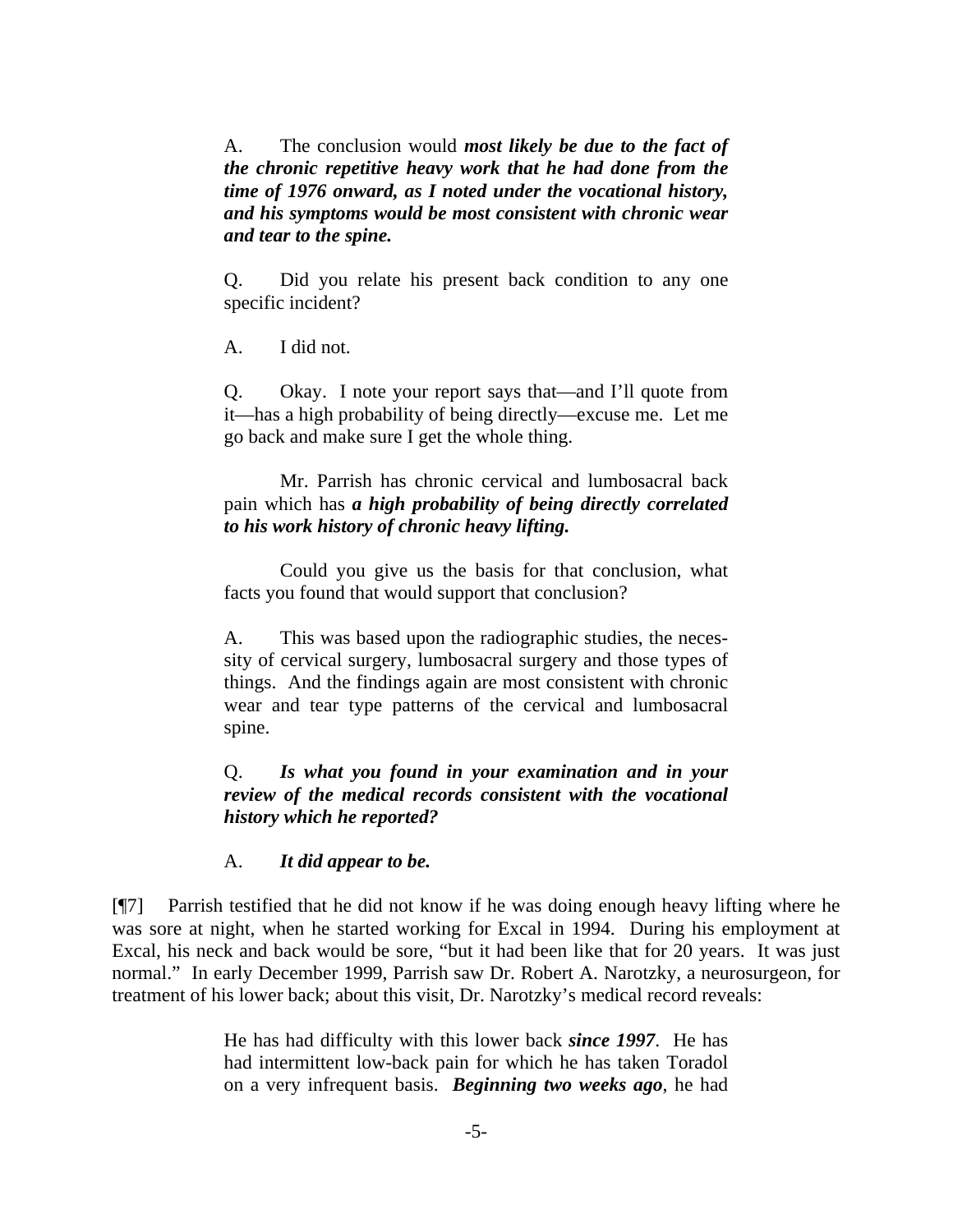been bending at work and developed severe pain in his left leg with pain that radiated into the anteromedial thigh and medial calf.

(Emphasis added.)

[¶8] Parrish denied ever telling Dr. Narotzky that he had been bending at work and developed severe left leg pain that radiated into the thigh and calf. Dr. Narotzky's notation about Parrish's lower back difficulty since 1997 may be placed into context with Parrish having visited Dr. Al Metz in early April 1998. Dr. Metz ordered an MRI of the lumbosacral spine, which was performed on April 7, 1998. The medical record for that MRI reveals a clinical history of "[l]ow back pain with right groin pain for three weeks. Two episodes of pain shooting down to the level of the right heel." The MRI revealed a small to moderate sized right foraminal disk herniation at L2-3. Parrish asked Dr. Metz what may have caused this condition, and Dr. Metz told him he had no idea. When Dr. Narotzky saw Parrish in early December 1999, as mentioned above, he also ordered another MRI. That MRI revealed a far right lateral and foraminal disk herniation at L4-5 *which had progressed from the previous examination and a far left lateral and foraminal disk herniation at L3-4, which was believed to be a new finding from the April 1998 MRI study.* Parrish stopped doing physical labor at Excal in 2000.

[¶9] In mid-April 2000, Dr. Narotzky performed a microlumbar diskectomy on Parrish's lower back. Dr. Narotzky's medical records in late April and late June 2000 reveal that Parrish was doing well and had no back or leg pain. Parrish saw Dr. Narotzky in early November 2000 and underwent another MRI. It revealed "some very slight disc bulging toward the right side of the L-4 level." On November 27, 2000, Dr. Narotzky's medical record discloses that Parrish complained of right-sided low back pain, which Dr. Narotzky attributed to the L4-5 disk. Dr. Narotzky's next medical record is dated March 21, 2001, and reports that Parrish had returned to see him. That medical record discloses:

> He is getting a drastic significant low-back pain. This is now greater on the left side, although it had been alternating from one side to the other. In November of 2000 he fell on the ice; and since then, he has had increased pain in his low back on the left side with increased pain radiating in the left leg in the anterior thigh to the knee.

When asked at his hearing about this report of a fall on ice, Parrish testified, "I don't believe it ever happened." The MRI report dated March 30, 2001, reveals this clinical history:

> 42-year-old male with low back pain, eight week history of left leg pain extending into the left groin and medial aspect of left leg, fell on ice 15 November 200 [sic].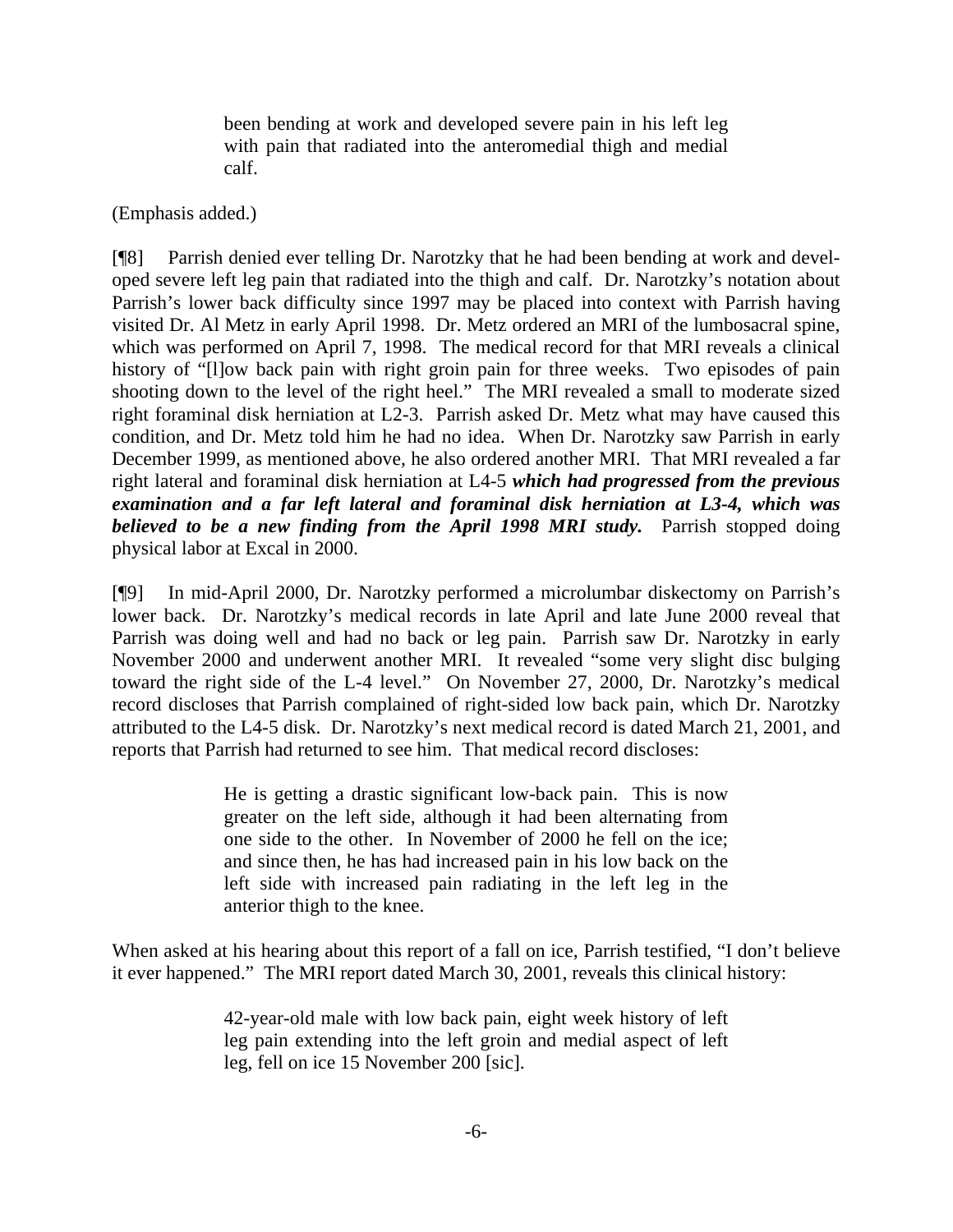On April 23, 2001, Dr. Narotzky noted that Parrish had significant disk degeneration at all four levels of the lumbar spine.

[¶10] In early 2002, Parrish was seeing Dr. Narotzky for cervical herniations. According to Parrish's appellate brief, those cervical herniations "are not part of [the worker's compensation] claim." Dr. Narotzky did not give Parrish an opinion about whether his work was causing his back problems. Dr. Narotzky recommended that Parrish see Dr. Stenfors-Dacre for an evaluation to find out what may have caused his back problems.

[¶11] Following Dr. Narotzky's direction, Parrish prepared a detailed work history, including the heavy lifting he had done, spanning the time from 1976 to 2002. Parrish handed that work history to Dr. Stenfors-Dacre on February 25, 2002, when she examined and evaluated his condition. As a result of that examination and evaluation, Dr. Stenfors-Dacre formed the opinions and conclusions identified above.

[¶12] On May 6, 2002, Parrish submitted his injury report to the Division, making a claim against Excal for an injury that occurred over a substantial period of time. Parrish's submission did not refer to any specific injury or any specific date of injury. On May 10, 2002, the Division issued its final determination letter to Parrish informing him that it could not approve payment of benefits. In that letter, the Division also informed Parrish that Excal had objected to Parrish's injury report. The Division also listed several statute-based reasons for its final determination, including "[a]ny injury or condition preexisting at the time of employment with the employer against whom a claim is made." Wyo. Stat. Ann. § 27-14-  $102(a)(xi)(F)$ . On May 22, 2002, Parrish objected to the Division's final determination and requested a contested case hearing.

[¶13] A hearing before the OAH was conducted on October 28, 2002. Both Parrish and the Division presented evidence and argument; Excal did not participate. On November 27, 2002, OAH delivered its decision and entered an order in Parrish's favor. That order set out findings of fact and conclusions of law. Paragraphs two through five of the findings of fact contain many, but not all of the facts which we have recounted above. Paragraphs six and seven of the findings of fact read:

> 6. Dr. Dacre stated that Parrish had an injury which occurred over a period of time. It is her opinion that: (a) there was a direct causal connection between the injury and Parrish's work of heavy lifting; (b) the injury was a natural result of the employment; (c) the injury can be fairly traced to the employment as a proximate cause; (d) the injury does not come from a hazard to which Parrish would have been equally exposed to outside work; and (e) the injury is incidental to the work and not independent of the work relationship.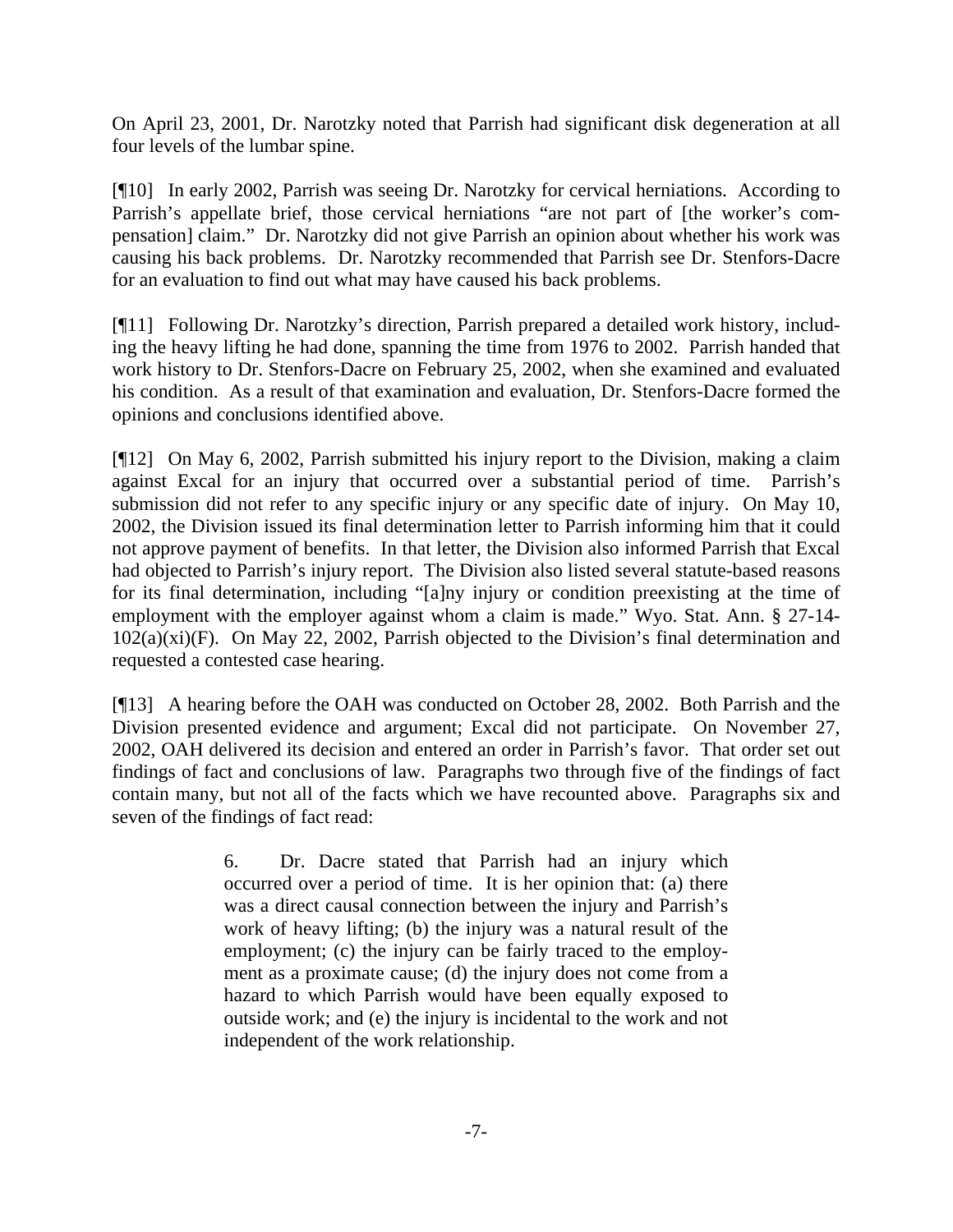7. The evidence establishes that Parrish's cervical and lumbosacral spine problems are not the result of a pre-existing condition, the natural aging process, or from day to day living. The medical evidence, however, establishes that Parrish['s] cervical and lumbosacral spine problems are an injury occurring over time and was caused by his heavy lifting at Excal. Since Parrish has shown that he suffers from an injury which occurred over time, the filing requirements under Wyo. Stat. Ann. § 27- 14-502 do not apply. The evidence establishes that Parrish filed within two months of being informed that his injury was work related, and that he has met his burden under Wyo. Stat. Ann. § 27-14-503(b).

Paragraphs four and seven of the conclusions of law read:

4. Dr. Dacre stated that Parrish's cervical and lumbosacral spine problems were most likely be [sic] due to the fact of the chronic repetitive heavy work that he had done from the time of 1976 onward, as I noted under the vocational history, and his symptoms would be most consistent with chronic wear and tear to the spine. It is the opinion of Dr. Dacre that Parrish had a work injury which occurred over a period of time.

. . .

7. Parrish has met his burden and has established he suffered a work injury which occurred over a substantial period of time. The testimony of Dr. Dacre establishes each of the requirements listed in Wyo. Stat. Ann. § 27-14-603(a) (Lexis 2001). As such, Parrish is entitled to benefits.

[¶14] On December 23, 2002, the Division filed its petition for review with the district court; subsequently, that court affirmed the hearing examiner's order. The Division timely appealed from that decision.

### *STANDARD OF REVIEW*

[¶15] *Robbins v. State ex rel. Workers' Safety and Compensation Div.*, 2003 Wy 29, ¶¶16- 18, 64 P.3d 729, ¶¶16-18 (Wyo. 2003), identifies, once again, the applicable standard of review:

> In a worker's compensation case, the claimant has the burden of proving she suffered a "compensable injury." *Logue*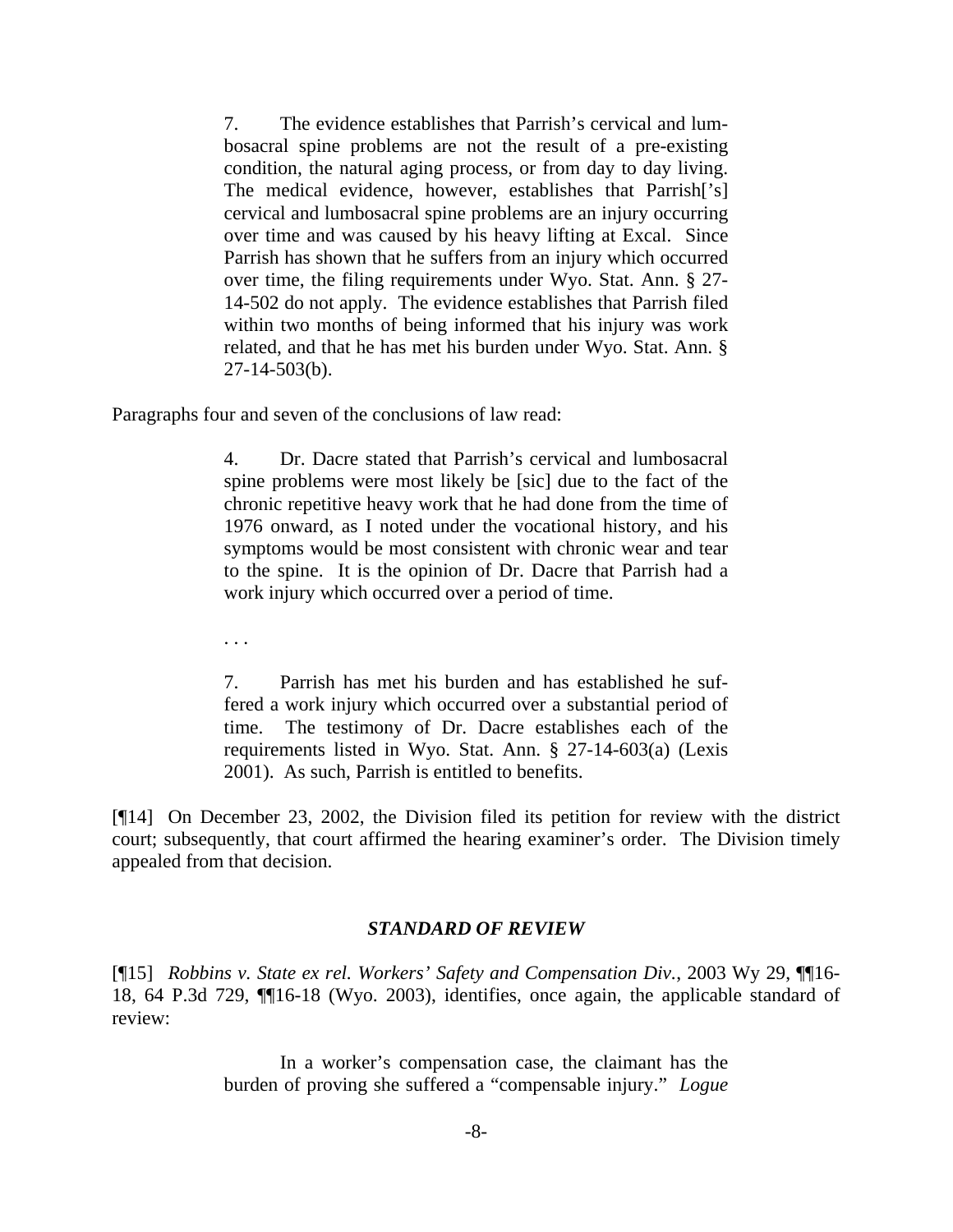*v. State ex rel. Wyoming Workers' Safety and Compensation Division*, 2002 WY 62, ¶11, 44 P.3d 90, ¶11 (Wyo. 2002); see also *State ex rel. Wyoming Workers' Compensation Division v. Jacobs*, 924 P.2d 982, 984 (Wyo. 1996). To satisfy part of that burden, the claimant must prove the injury occurred in the course and scope of employment. *Logue*, 2002 WY 62, ¶11; *State ex rel. Wyoming Workers' Compensation Division v. Espinoza*, 924 P.2d 979, 981 (Wyo. 1996).

 Section 27-14-603(a) sets forth the claimant's burden of proving an injury which occurred over a substantial period of time:

> (a) The burden of proof in contested cases involving injuries which occur over a substantial period of time is on the employee to prove by competent medical authority that his claim arose out of and in the course of his employment and to prove by a preponderance of evidence that:

(i) There is a direct causal connection between the condition or circumstances under which the work is performed and the injury;

(ii) The injury can be seen to have followed as a natural incident of the work as a result of the employment;

(iii) The injury can fairly be traced to the employment as a proximate cause;

(iv) The injury does not come from a hazard to which employees would have been equally exposed outside of the employment; and

(v) The injury is incidental to the character of the business and not independent of the relation of employer and employee.

 This Court recently refined the standard of review for worker's compensation cases in *Newman v. State ex rel. Wyoming Workers' Safety and Compensation Division*, 2002 WY 91, 49 P.3d 163 (Wyo. 2002). We held "the substantial evidence test is the appropriate standard of review in appeals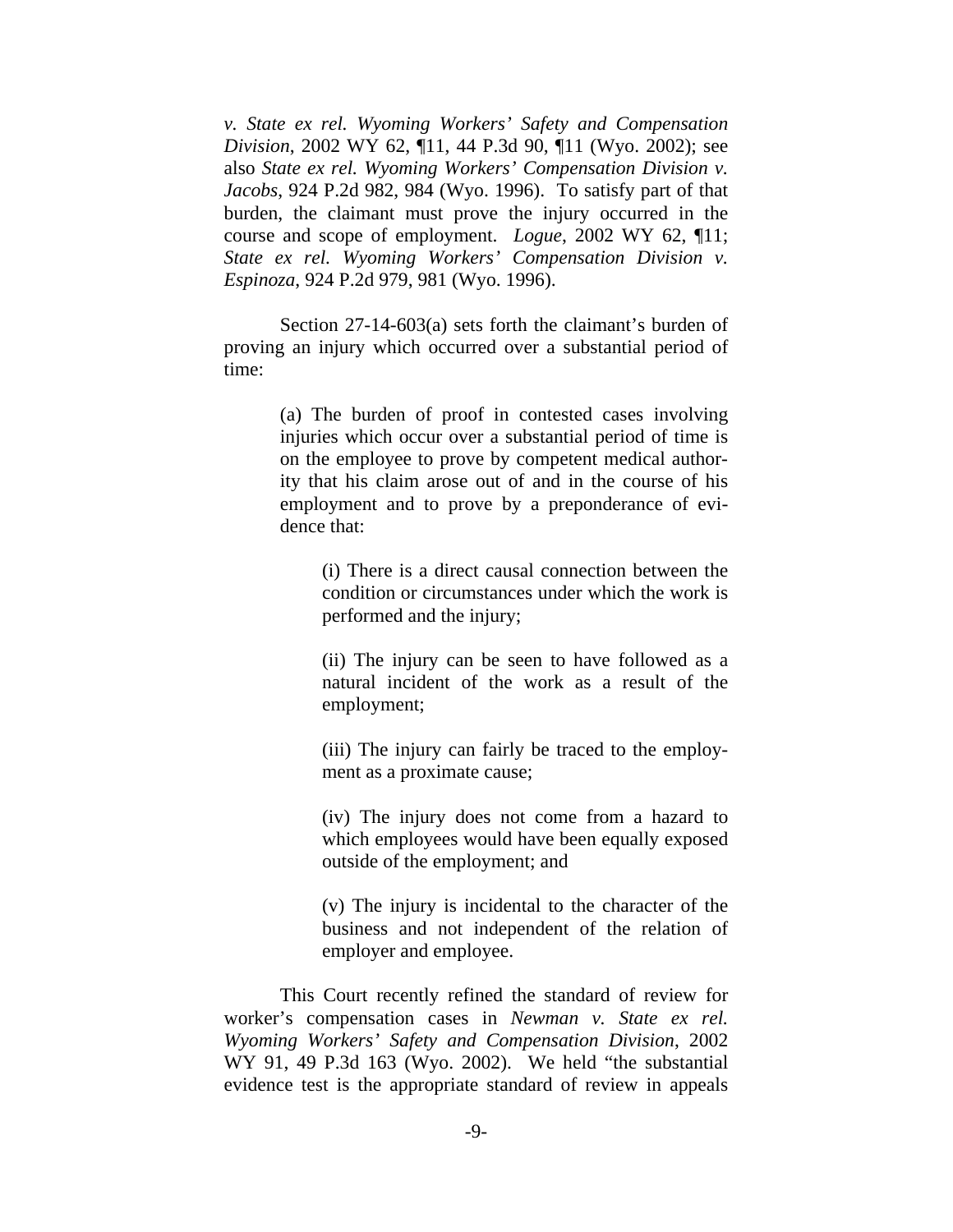from WAPA contested case proceedings when factual findings are involved and both parties submit evidence." 2002 WY 91, ¶22. "Substantial evidence is relevant evidence which a reasonable mind might accept in support of the agency's conclusions. It is more than a scintilla of evidence." *Jensen*, 2001 WY 51, ¶10 (citation omitted).

In this case, both parties submitted evidence, and the hearing examiner made findings of fact; therefore, this court applies the substantial evidence test to the Division's appeal.

[¶16] The Division pins its hope for success on appeal on the argument that Parrish's back condition is a preexisting degenerative back condition occurring over a substantial period of time from 1977 to 1994 before his Excal employment and Parrish failed to present any evidence that his current back problems arose from a material aggravation of that preexisting degenerative back condition. Our applicable standard of review in such case was recently expressed in *Salas v. General Chemical*, 2003 WY 79, ¶¶10-11, 71 P.3d 708, ¶¶10-11 (Wyo. 2003):

> An "injury" does not include a "condition preexisting at the time of employment with the employer against whom a claim is made." Wyo. Stat. Ann. § 27-14-102(a)(xi)(F) (Michie 1997). The

> > burden is upon the claimant to prove that his work accident, not his preexisting condition, caused the necessity for the surgery. *Matter of Corman*, 909 P.2d 966, 970 (Wyo. 1996); *Matter of Claim of Fortier*, 910 P.2d 1356, 1358 (Wyo. 1996). While aggravation of a preexisting condition is a compensable injury, *Matter of Injury to Carpenter*, 736 P.2d 311, 312 (Wyo. 1987), claimant must prove that his employment aggravated, accelerated, or combined with the disease or infirmity to produce the disability for which compensation is sought. *Romero v. Davy McKee Corp.*, 854 P.2d 59, 61 (Wyo. 1993); *Lindbloom v. Teton Int'l*, 684 P.2d 1388, 1390 (Wyo. 1984).

*State ex rel. Wyoming Workers' Compensation Div. v. Roggenbuck*, 938 P.2d 851, 853 (Wyo. 1997). "To prove aggravation of a preexisting injury, the claimant must demonstrate that the 'work effort contributed to a material degree to the . . . aggravation . . . of the existing condition of the employee.'" *Frazier v. State ex rel. Wyoming Workers' Safety and Compensation Div.*, 997 P.2d 487, 490 (Wyo. 2000)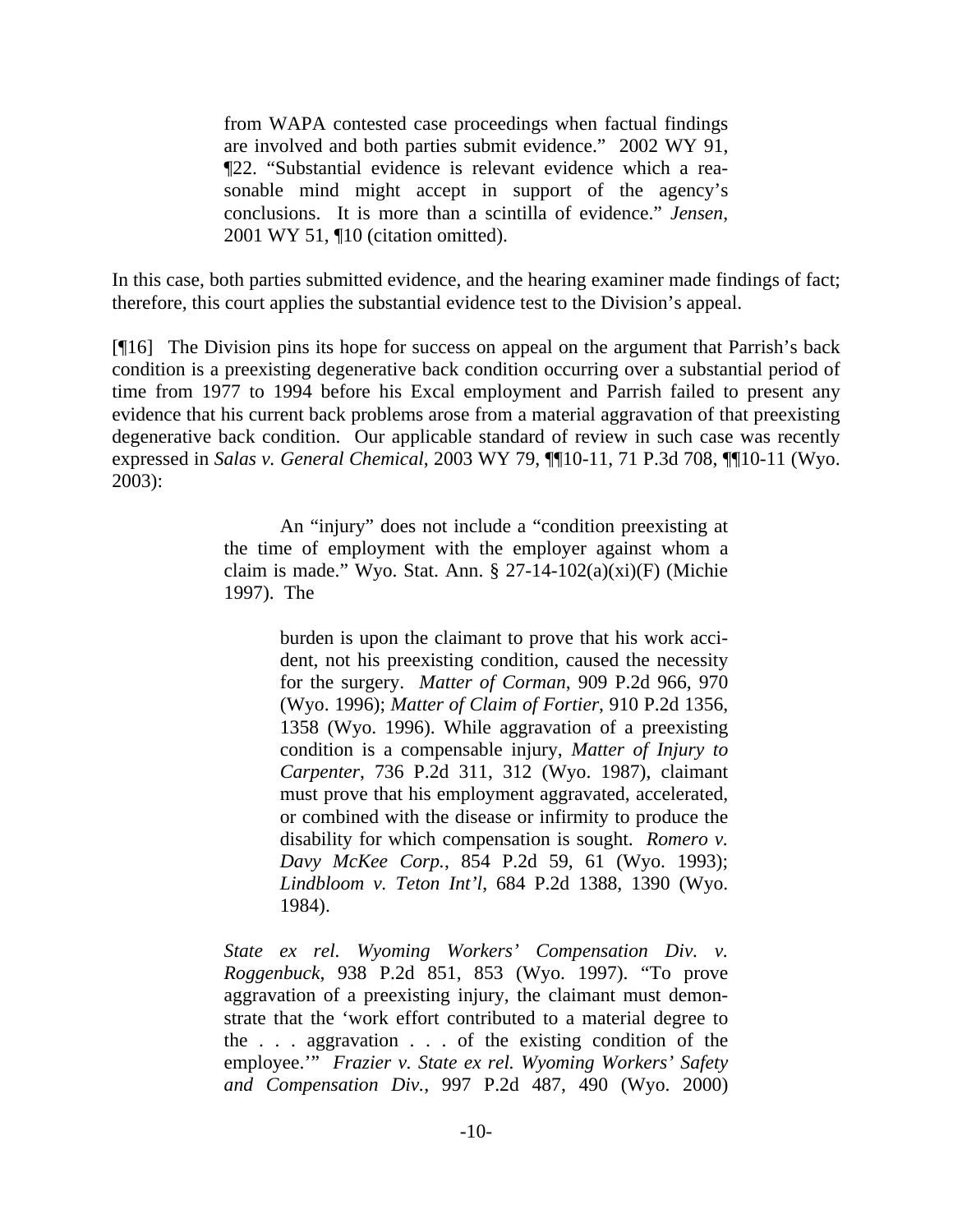(quoting *Lindbloom v. Teton Intern.*, 684 P.2d 1388, 1389-90 (Wyo. 1984) (emphasis omitted).

> "The causal connection between an accident or condition at the workplace is satisfied if the medical expert testifies that it is more probable than not that the work contributed in a material fashion to the . . . aggravation . . . of the injury. We do not invoke a standard of reasonable medical certainty with respect to such causal connection. Testimony by the medical expert to the effect that the injury 'most likely,' 'contributed to,' or 'probably' is the product of the workplace suffices under our established standard. . . .

> Under either the 'reasonable medical probability' or 'more probable than not' standard, [a claimant succeeds] in demonstrating the causal connection by a preponderance of the evidence."

*Hall v. State ex rel. Wyoming Workers' Compensation Div.*, 2001 WY 136, ¶16, 37 P.3d 373, 378 (Wyo. 2001) (quoting *In re Pino*, 996 P.2d 679, 685 (Wyo. 2000)).

 Whether the employment "'aggravated, accelerated, or combined with the internal weakness or disease to produce the disability is a question of fact.'" *Brees v. Gulley Enterprises, Inc.*, 6 P.3d 128, 131 (Wyo. 2000) (quoting *Lindbloom*, 684 P.2d at 1390).

Further, although the district court upheld the hearing examiner's determination, this court affords no deference to conclusions reached by the district court; we review the case as if it had come directly from the hearing examiner. *State ex rel. Workers' Compensation Div. v. Brewbaker*, 972 P.2d 962, 964 (Wyo. 1999).

#### *DISCUSSION*

[¶17] The Division agrees with the finding of fact that Parrish's cervical and lumbosacral spine problems are an injury occurring over a substantial period of time. Indeed, the Division agrees with Dr. Stenfors-Dacre's opinion that the most likely cause of Parrish's present back condition is "the chronic repetitive heavy work that he had done from the time of 1976 onward" until 1994. However, the Division forcefully asserts "Parrish's back was damaged before he ever came to Excal." The Division supports this assertion with Dr. Stenfors-Dacre's testimony that as early as 1994 Parrish had complaints about, and symptoms in, the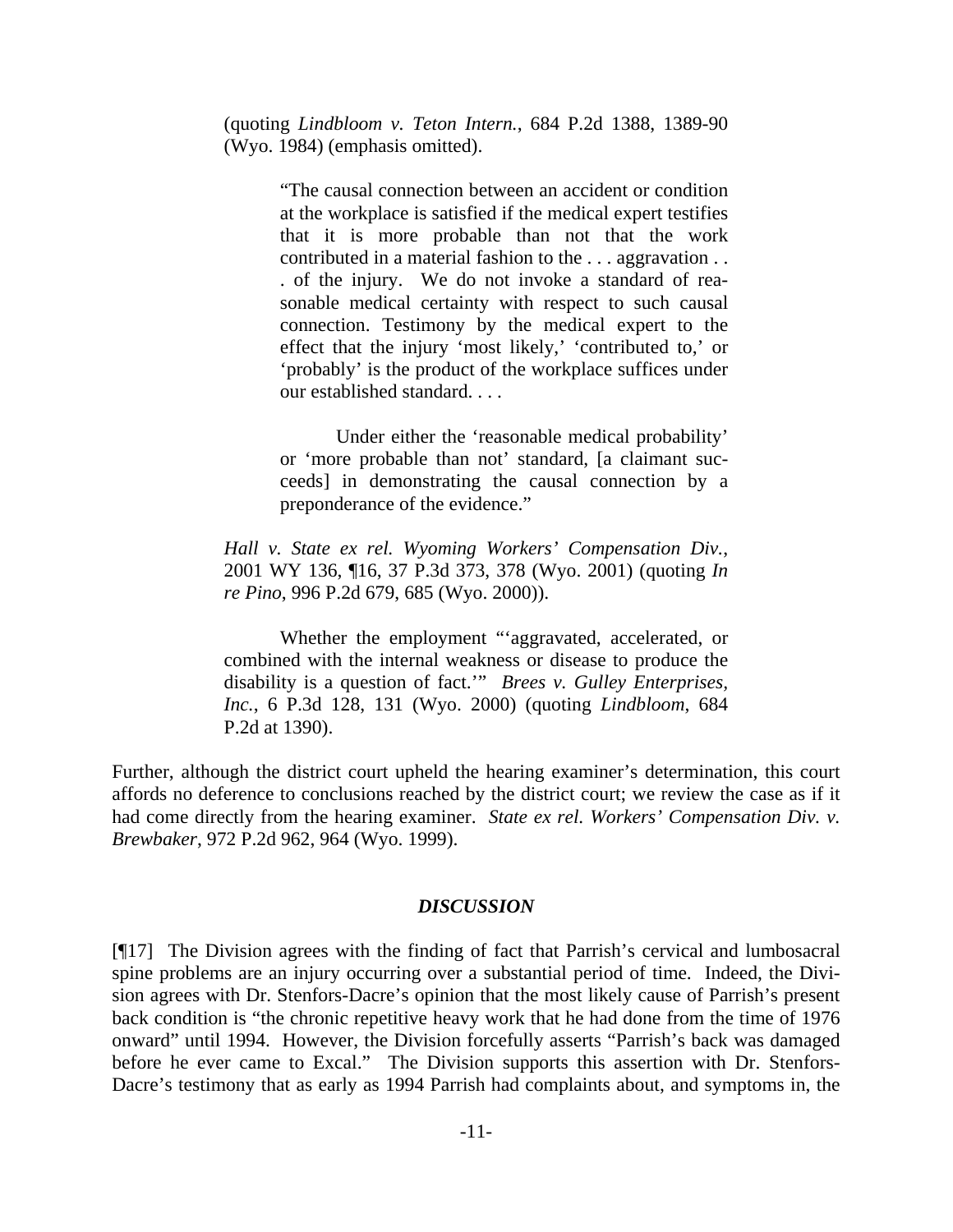lumbosacral spine and Dr. Stenfors-Dacre's opinion that, if Parrish developed such symptoms in 1994, then by 1994 the damage had been done to the structures of Parrish's back by the nature of the repetitive heavy lifting as revealed in Parrish's detailed work history. The Division submits that Parrish failed to present any evidence that his present back problems were caused by a material aggravation of his preexisting degenerative back problem. Thus, the Division contends that the hearing examiner's finding that Parrish's spine problems are not the result of a preexisting condition is not supported by substantial evidence.

[¶18] In the alternative, the Division contends that the hearing examiner ignored the medical evidence that Parrish injured his back in two specific incidents, one in 1999 when he bent over and developed severe radiating pain in his left leg, and the other in November 2000 when he fell on ice and thereafter experienced drastic significant low-back pain alternating from side to side with increased pain radiating in the left leg. The Division argues that the hearing examiner's failure to consider such evidence constitutes arbitrary and capricious abuse of discretion.

[¶19] On the other hand, Parrish contends that the hearing examiner considered all relevant evidence and concluded that Parrish's long history of working in the heavy labor industry did not preclude the finding of a causal connection between his back condition and his Excal employment. He contends that his spinal pathology worsened during his Excal employment, pointing to the comparison of his 1998 MRI with his 1999 MRI. With regard to the Division's alternative position that Parrish's back condition may have been caused by a bending incident in 1999 and a fall on ice in November 2000, Parrish claims the hearing examiner considered, but properly rejected, that evidence under the weight of substantial evidence that Parrish's chronic heavy lifting was the cause of his back problems.

[¶20] We have carefully examined the entire record to determine if OAH's decision is supported by substantial evidence. We have carefully considered the parties' contentions in light of that record and in light of the applicable law. Based upon that examination and consideration, we hold that OAH's decision should be affirmed.

[¶21] Substantial evidence supports the fact that Parrish's degenerative back condition existed before and at the time of Parrish's 1994 employment by Excal. Parrish's own testimony and Dr. Stenfors-Dacre's testimony supports that fact. Parrish's work effort for 16- 17 years of chronic repetitive heavy lifting in the foundry industry is well documented. That work effort caused his body to be "sore all over." He had soreness, stiffness, and pain in his arms and back. He told Dr. Stenfors-Dacre that he had symptoms in both the cervical and lumbar spine as early as 1994. According to Parrish, his neck and back were sore during his Excal employment, "but it had been like that for 20 years. It was just normal." Dr. Stenfors-Dacre expressed several significant opinions in this regard: a) As to an individual who has been doing chronic repetitive heavy lifting and hard physical labor from 1977 onward and who starts developing symptoms in 1994, by 1994 the damage has been done to the structures (disks) of that individual's back—the degenerative process is underway. Heavy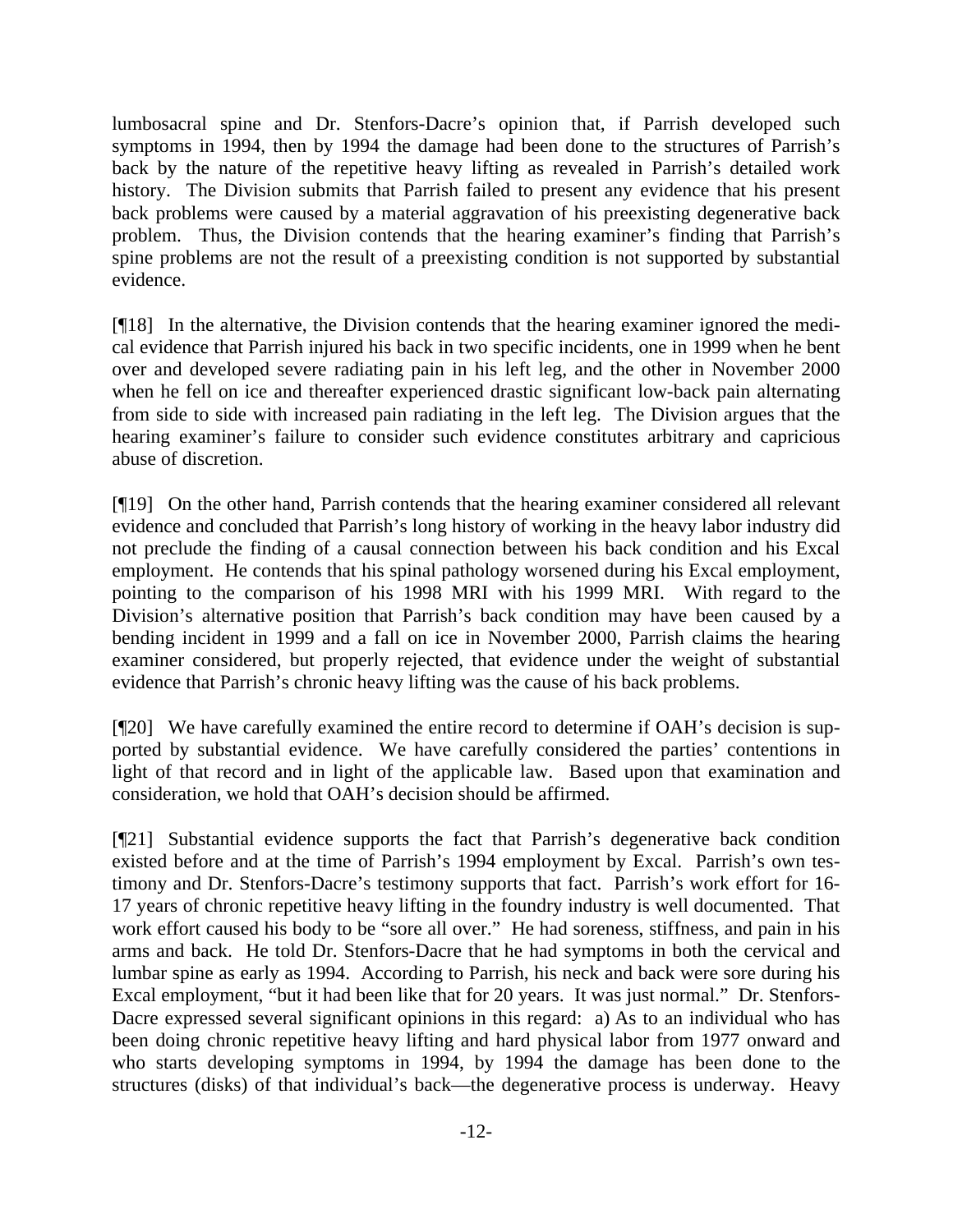lifting contributed to and hastened the degeneration process; b) Parrish is going to suffer from chronic cervical and low back pain because of all the changes he has had both from the labor side of things as well as from the surgical interventional side of things which can cause scar tissue and a change in the bony architecture of the spine; c) The most likely cause of Parrish's present back condition is the chronic repetitive heavy work that he had done from the time of 1976 onward; his symptoms would be most consistent with chronic wear and tear to the spine; and d) Parrish's chronic cervical and lumbosacral back pain has a high probability of being directly correlated to his work history of chronic heavy lifting.

[¶22] Dr. Stenfors-Dacre's findings are consistent with the vocational history which Parrish reported. Nonetheless, aggravation of a preexisting medical condition is a compensable injury if Parrish could prove that his Excal work effort aggravated his degenerative back condition to produce the current back condition for which he seeks compensation. To prove aggravation of his preexisting medical condition, Parrish must demonstrate that his Excal work effort materially contributed to the aggravation of his existing degenerative back condition. That causal connection is satisfied if his medical expert testifies that it is more probable than not that his Excal work effort contributed in a material fashion to the aggravation of the degenerative back condition. Whether Parrish's Excal work effort contributed in a material fashion to the aggravation of the degenerative back condition is a question of fact. The record contains substantial evidence to prove that fact.

[¶23] In this case the record specifically shows that in April 1994, Parrish began employment with Excal, Inc. As a part of this employment at Excal, Inc., Parrish moved patterns weighing 75 to 100 pounds and sorted castings weighing up to 30 pounds. In early to mid-December 1994, about eight months after starting work with Excal, Inc., Parrish went to see Dr. Johans upon referral by Dr. Holyfield. Dr. Johans noted that Parrish was doing reasonably well until four months ago when insidiously he developed severe neck and back pain and subscapular pain which subsequently over the next week started to radiate all the way down his left arm into the thumb, index, and long fingers. This pain then became increasingly severe, and Parrish developed numbness about two months ago. Dr. Johans subsequently performed a C6-7 diskectomy upon Parrish on December 15, 1994.

[¶24] In April 1998, Dr. Metz ordered an MRI of Parrish' lumrosacral spine, which revealed a small to moderate sized right foraminal disk herniation at L2-3. At this time, Parrish indicated that he had been experiencing low back pain with right groin pain for three weeks, with two episodes of pain shooting down to the level of the right heel. In early December 1999, Parrish saw Dr. Narotzky. His medical records recounted that Parrish had difficulty with his lower back since 1997 and, two weeks previous to his appointment, Parrish had been bending at work and developed severe pain in his left leg with pain that radiated into the anteromedial thigh and medial calf. Another MRI then revealed a far right lateral and foraminal disk herniation at L4-5 which had progressed from the previous examination and a far left lateral and foraminal disk herniation at L3-4, which was a new finding from the April 1998 MRI study.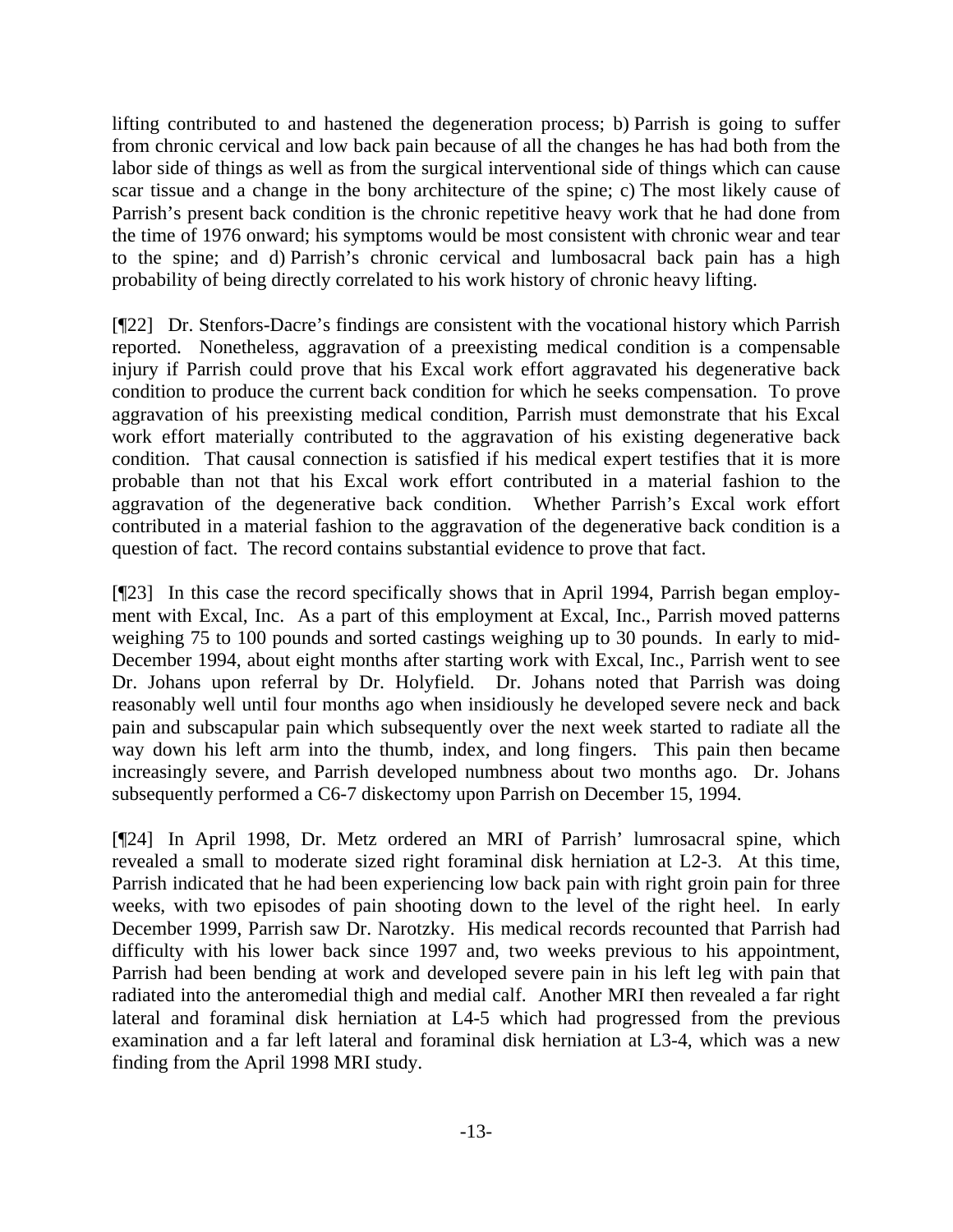[¶25] In mid-April 2000, Dr. Narotzky performed a microlumbar diskectomy on Parrish's lower back. In early November 2000, Parrish submitted to another MRI. This testing revealed some slight disk bulging toward the right side of the L4 level. In late November 2000, Parrish complained of right-sided low back pain. Dr. Narotzky attributed this pain to the L4-5 disk. Even as late as February 25, 2002, when Parrish saw Dr. Stenfors-Dacre, not for treatment purposes but for an independent medical evaluation, she indicated in her records that Parrish reported his symptoms to begin in approximately 1994; prior to that Parrish had no cervical or lumbosacral back pain, with no history to either area, and his symptoms then began suddenly. In fact, Parrish reported to Dr. Stenfors-Dacre that prior to that date he had no specific back symptoms and no history of injury to his back, either at work or elsewhere.

[¶26] There is no dispute that Parrish's back began to degenerate before he began employment with Excal, Inc. Dr. Stenfors-Dacre unequivocally stated that back degeneration begins upon birth, and Parrish performed repetitive heavy lifting in the foundry industry beginning in 1976 that would have hastened the degenerative process. However, she further indicated that any injury would likewise hasten or cause the disk degeneration process. While Parrish had prior soreness, stiffness, and some pain in his arms and back, the record establishes that Parrish did not experience severe enough pain in the cervical and lumbar spine to seek medical assistance until November 1994, approximately eight months after he had been employed by Excal, Inc. Subsequently, Parrish continued to experience severe back problems when he remained employed at Excal, Inc.

[¶27] Dr. Stenfors-Dacre further opined that the most likely cause of Parrish's present back condition was chronic repetitive heavy work that he had done since 1976 and that Parrish's chronic cervical and lumbosacral back pain had a high probability of being directly correlated to his work history of chronic heavy lifting. Of course, this time frame would include the time that Parrish worked at Excal, Inc. from 1994 forward.

> Preexisting disease or infirmity of the employee does not disqualify a claim under the "arising out of employment" requirement if the employment aggravated, accelerated, or combined with the disease or infirmity to produce the death or disability for which compensation is sought.

*Hepp v. State ex rel. Workers' Compensation Div.*, 881 P.2d 1076, 1079 (Wyo. 1994) (quoting 1 Arthur Larson, The Law of Workmen's Compensation, § 12.21 (1996)); see also *Jim's Water Serv. v. Eayrs*, 590 P.2d 1346, 1349 (Wyo. 1979).

*State ex rel. Worker's Compensation Div. v. Roggenbuck*, 938 P.2d 851, 854 (Wyo. 1997) (Hartman, D.J., dissenting). We conclude, therefore, that substantial evidence was produced at the hearing to support a determination that Parrish's Excal, Inc. work effort actually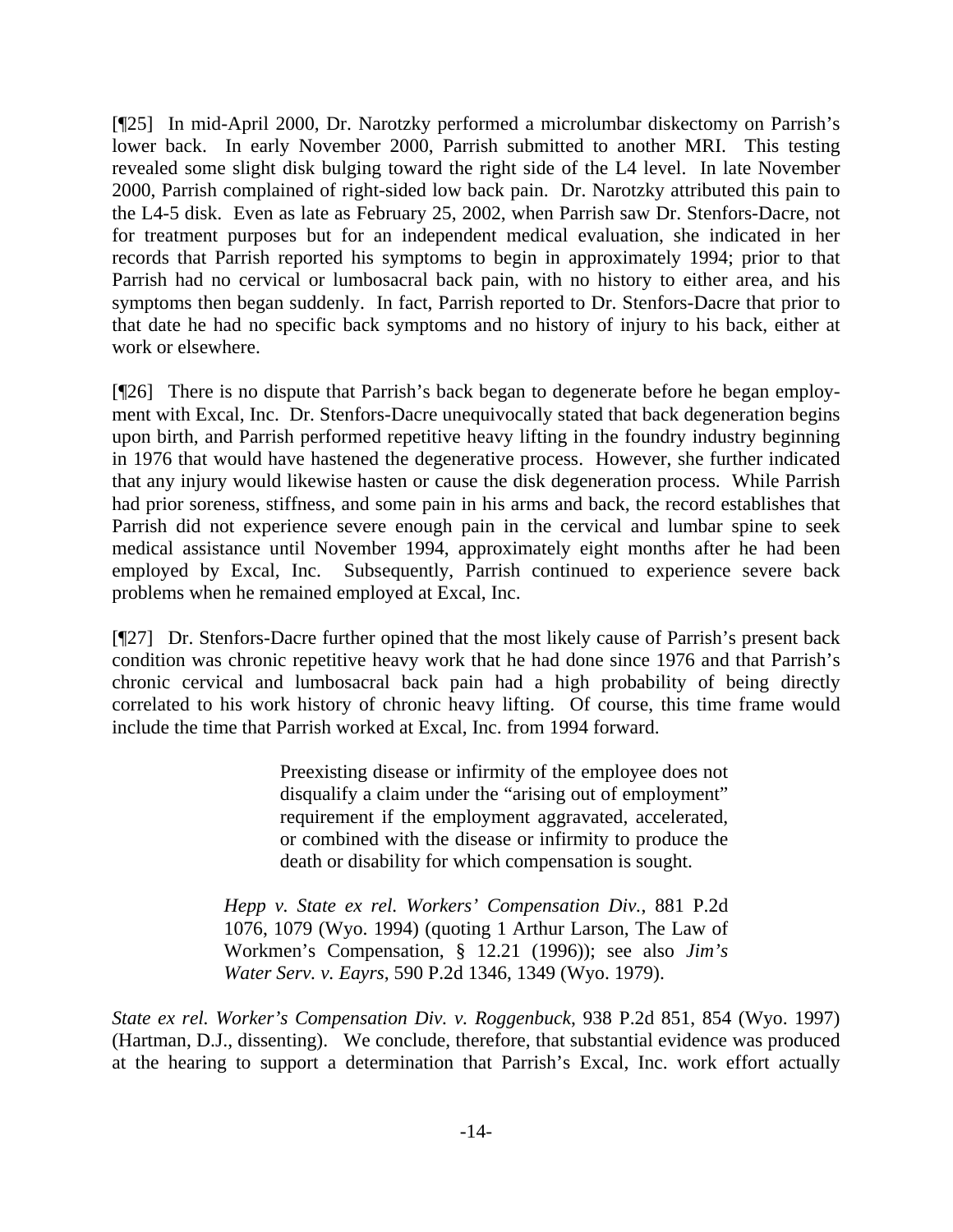caused his back injuries, or at least contributed in a material degree to the aggravation of his preexisting degenerative back condition.

[¶28] Finally, Parrish cannot be faulted for not properly fashioning his case so that it was possible to reach a conclusion that Parrish's Excal. Inc. work effort materially contributed to the aggravation of his preexisting degenerative back condition. To the contrary, Parrish's injury report stated that his injuries had occurred over a substantial period of time while he was at Excal, Inc. without any reference to any specific date of injury. He thereafter consistently asserted this position. We see little difference in Parrish's position and a contention that he had a preexisting back degenerative condition and that as a result of his employment at Excal, Inc., such effort caused his substantive back injuries and/or materially contributed to the aggravation of his preexisting degenerative back condition.<sup>1</sup>

[¶29] It is well established in Wyoming that:

 An employee-claimant in a worker's compensation case has the burden to prove all the statutory elements which comprise a compensable injury by a preponderance of the evidence. *Hanks v. City of Casper*, 2001 WY 4, ¶6, 16 P.3d 710, ¶6 (Wyo. 2001); *Sherwin-Williams Company v. Borchert*, 994 P.2d 959, 963 (Wyo. 2000); *Thornberg v. State ex rel. Wyoming Workers' Compensation Division*, 913 P.2d 863, 866 (Wyo. 1996). This includes establishing the cause of the condition for which compensation is claimed and proving that the injury arose out of and in the course of employment. *Wesaw v. Quality Maintenance*, 2001 WY 17, ¶10, 19 P.3d 500, ¶10 (Wyo. 2001); *Hanks*, ¶6; *State ex rel. Wyoming Workers' Compensation Division v. Espinoza*, 924 P.2d 979, 981 (Wyo. 1996). Put another way, the claimant has the burden of following procedures and rules contained within the Wyoming Worker's Compensation Act in order to establish entitlement to worker's compensation benefits. *Sherwin-Williams Company*, 994 P.2d at 963; *Pittman v. State ex rel. Wyoming Workers' Compensation Division*, 917 P.2d 614, 617 (Wyo. 1996).

 To meet the preponderance standard, the claimant must present evidence which leads the trier of fact to find that the

<sup>&</sup>lt;sup>1</sup> Given Dr. Stenfors-Dacre's position that back degeneration begins in everyone immediately upon birth, virtually anybody asserting a degenerative back-related claim under Wyoming's workers' compensation system is, in essence, contending that their work responsibilities either directly caused the involved substantive back injury or injuries or materially contributed to the aggravation of the preexisting degenerative back condition.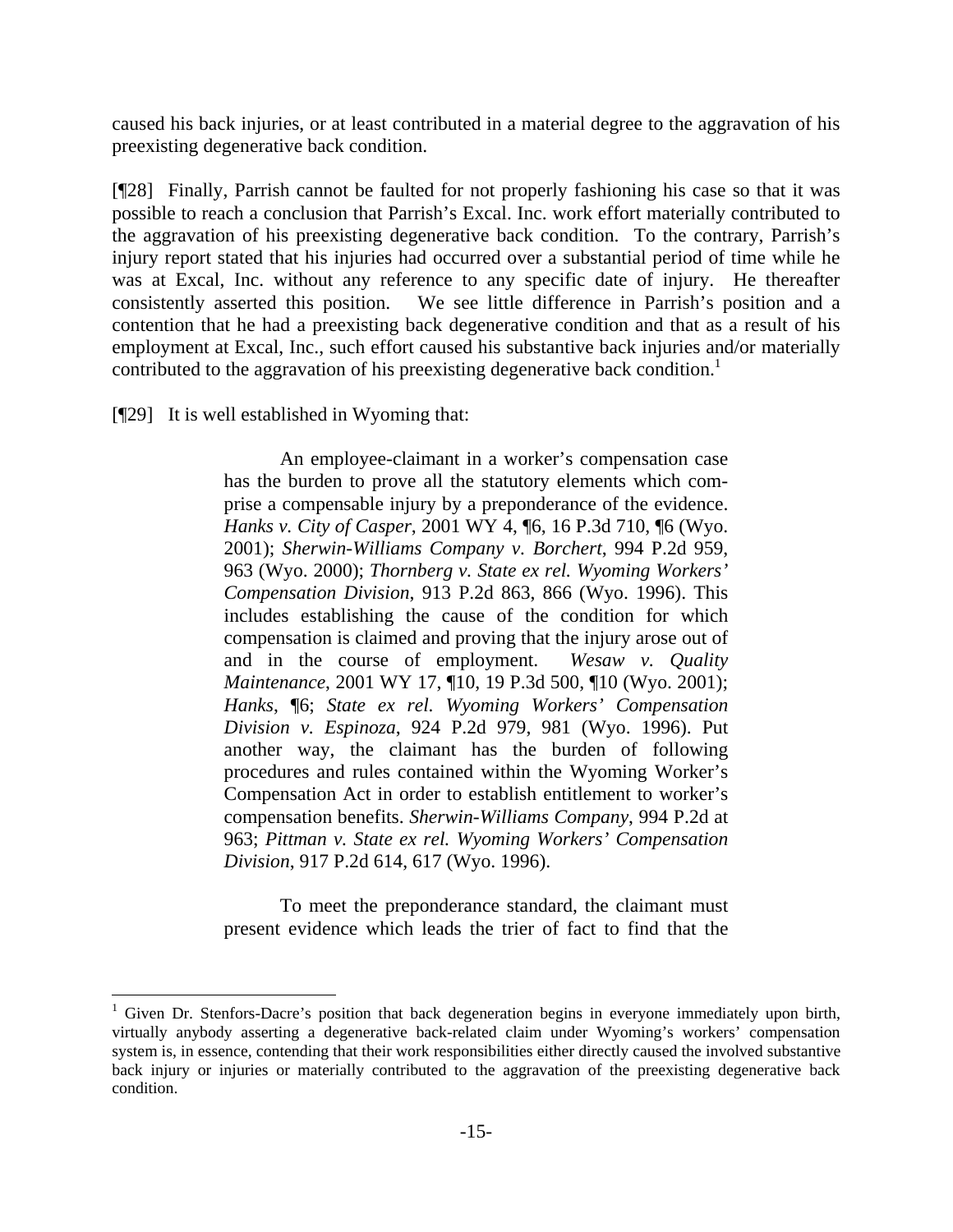existence of the contested fact is more probable than its nonexistence. *Sherwin-Williams Company*, 994 P.2d at 963.

*Bruns v. TW Services, Inc.*, 2001 WY 127, ¶¶12-13, 36 P.3d 608, ¶¶12-13 (Wyo. 2001). We have equally well established that upon our review of the entire record, if the agency's decision is supported by substantial evidence, we cannot properly substitute our judgment for that of the agency and must uphold the findings on appeal. *Ludwig v. State ex rel. Workers' Safety and Compensation Div.*, 2004 WY 34, ¶6, 86 P.3d 875, ¶6 (Wyo. 2004).

[¶30] Moreover, even if a conclusion can be reached that the OAH improperly found that Parrish's injuries were caused solely by his Excal, Inc. work over a substantial period of time, sufficient evidence was presented to prove that Parrish's employment at Excal, Inc. actually either caused his back injuries, or at least contributed to a material degree to the aggravation of his preexisting degenerative back condition. Finally, for the same reasons noted above, we conclude that the bending incident in 1999 and Parrish's fall on the ice in November 2000 were considered by OAH, yet the OAH properly rejected such evidence as having a causal connection to Parrish's work-related injuries.

# *CONCLUSION*

[¶31] Upon careful examination of the entire record, we hold that OAH's decision is supported by substantial evidence. Affirmed.